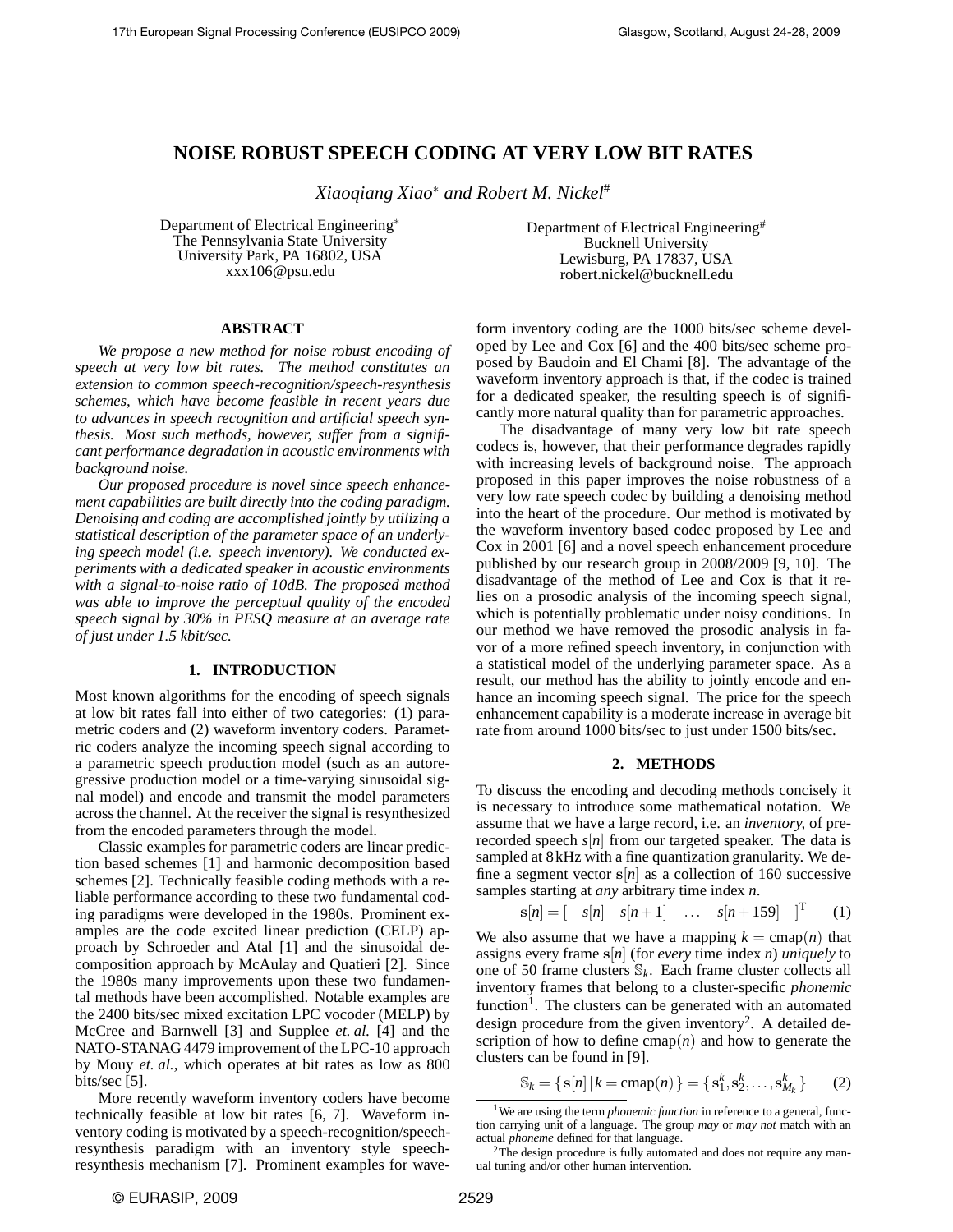It is assumed that the set of all frames  $s_m^k$  of cluster  $\mathbb{S}_k$  is organized in an unspecified but fixed sequential order. The number  $M_k$  of frames in each cluster may vary. In our experiments (see section 3) the average number of frames-percluster was around 400,000.

Besides the organization of our inventory into clusters  $\mathbb{S}_k$ we also need column vectors  $\bar{c}_k$  of *mel* frequency cepstral coefficients (MFCCs, [9]) that represent an average of the MFCCs of the frames of cluster *k* under noisy conditions. Again, the details of the computation of the  $\vec{c}_k$  is comprehensively described in [9].

In our coding approach we assume that we are operating on a noisy input signal  $x[n]$  that has been contaminated with a known noise type at a reasonably constant signal-tonoise ratio (10dB jet cockpit noise in our experiments). The availability of training noise for our procedure allows for the preprocessing of the input signal  $x[n]$  with a pre-whitening filter. The details are summarized in [10]. We use  $\hat{x}[n]$  to denote the output of the pre-whitening filter. For the sake of a concise discussion we will also make use of the notation  $\tilde{x}[n]$ to indicate the *unknown* underlying *clean* speech input.

Unlike the segmentation of our inventory, which operates on a 159 samples overlap, we are using only an 80 samples overlap (i.e. a 50% overlap) to segment our input signals.

$$
\mathbf{x}_i = \begin{bmatrix} x[80i] & x[80i+1] & \dots & x[80i+159] \end{bmatrix}^T \quad (3)
$$

Index  $i = 0, 1, 2, \ldots$  indicates the input frame number. Symbols  $\hat{\mathbf{x}}_i$  and  $\tilde{\mathbf{x}}$  are defined analogously with respect to the pre-whitened signal  $\hat{x}[n]$  and the clean signal  $\tilde{x}[n]$ .

The coding paradigm of our approach is best summarized with the following diagram:

$$
x[n] \xrightarrow{\text{family}} \hat{\mathbf{x}}_i \xrightarrow{\text{analysis}} g_i \cdot \mathbf{s}_{m_{\text{opt}}(i)}^{\text{key}(i)} \xrightarrow{\text{resynthesis}} y[n] \tag{4}
$$

An incoming noisy input signal *x*[*n*] is pre-whitened and segmented into a sequence of  $\hat{\mathbf{x}}_i$  vectors. An analysis procedure then finds a frame  $\mathbf{s}_{m}^{k_{opt}(i)}$  $\frac{M_{\text{opt}}(i)}{m_{\text{opt}}(i)}$  in our inventory that is, in a probabilistic sense, similar to the underlying clean speech frame  $\tilde{\mathbf{x}}_i$ . A gain factor  $g_i$  is estimated to account for possible magnitude discrepancies between  $\tilde{\mathbf{x}}_i$  and  $\mathbf{s}_{m_{\text{out}}(i)}^{k_{\text{opt}}(i)}$  $\binom{k_{\text{opt}}(i)}{m_{\text{opt}}(i)}$ . The parameters  $k_{opt}(i)$  (cluster index),  $m_{opt}(i)$  (sub-frame index), and  $g_i$ (gain) are encoded and sent across the channel. At the receiver we are concatenating the scaled inventory frames with a 50% overlap and a post-processing procedure to resynthesize the desired output  $y[n]$ . A block diagram of the proposed coding procedure is shown in figure 1.

In the following three subsections we discuss the computation and encoding of the three parameters  $k_{opt}(i)$ ,  $m_{opt}(i)$ , and *g<sup>i</sup>* . The resynthesis step at the receiver is considered in section 2.4.

## **2.1 Cluster Index Computation and Encoding**

We begin by computing *mel* frequency cepstral coefficients  $c_i = \text{MFCC}\{\mathbf{x}_i\}$  for every incoming noisy frame  $\mathbf{x}_i$ . The MFCCs are then compared to every MFCC cluster representative  $\bar{c}_k$  with the following distance measure<sup>3</sup>:

$$
d(i,k) = ||\mathbf{c}_i|| \cdot (1 - \frac{\mathbf{c}_i^{\mathrm{T}} \bar{\mathbf{c}}_k}{||\mathbf{c}_i|| \cdot ||\bar{\mathbf{c}}_k||})
$$
(5)



*Figure 1. A block diagram of the proposed speech coding method.*

The MFCCs are used to formulate a cluster membership hypothesis by finding the cluster *p* (as a function of *i*) with the smallest distance *d* between  $c_i$  and  $\bar{c}_p$ .

$$
\mathbf{x}_i \to p(i) \quad \text{if} \quad d(i, p) = \min_{k=1...50} d(i, k) \tag{6}
$$

We refer to a sequence  $\Phi$  of observed hypothetical cluster memberships as the *observed code sequence.*

$$
\Phi = [\mathbf{x}_0 \to p(0), \mathbf{x}_1 \to p(1), \mathbf{x}_2 \to p(2), \dots] \tag{7}
$$

Similarly, we can argue that there exists a "true" sequence Ψ of underlying cluster memberships of the corresponding clean frames  $\tilde{\mathbf{x}}_i$ .

$$
\Psi = [\tilde{\mathbf{x}}_0 \to k(0), \tilde{\mathbf{x}}_1 \to k(1), \tilde{\mathbf{x}}_2 \to k(2), \dots] \qquad (8)
$$

 $3$ The distance measure proposed in equation (5) is more robust under the considered noise conditions than Euclidean distances [9].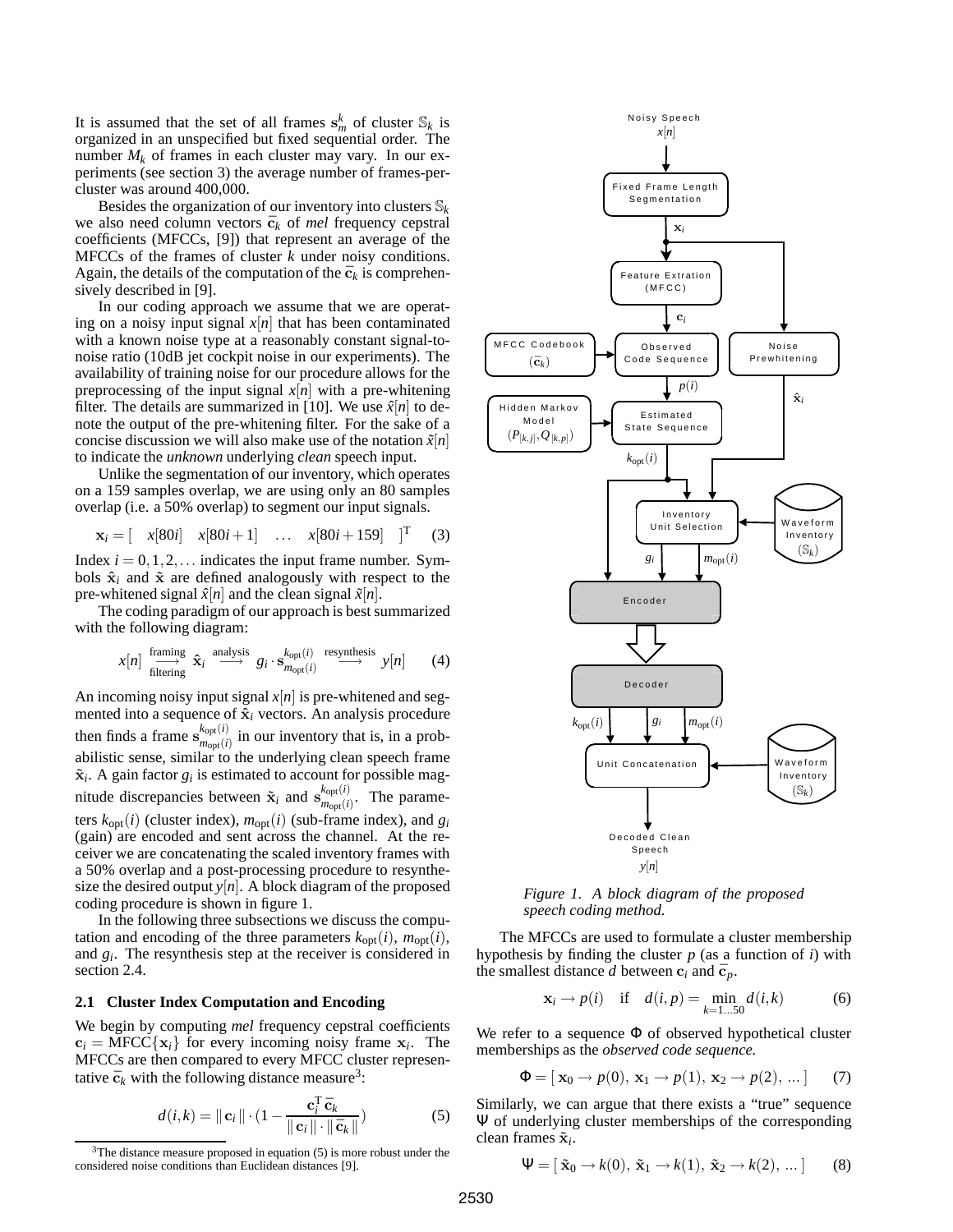We refer to Ψ as the *true underlying state sequence.* The true underlying state sequence is, of course, not known. We can, however, estimate it by maximizing the *a posteriori* probability Prob[ $\Psi$ ] $\Phi$ ].

$$
\hat{\Psi}_{opt} = \underset{\text{over all }\Psi}{\arg \max} \ \text{Prob}[\Psi | \Phi] \tag{9}
$$

The computation of Prob $[\Psi | \Phi]$  becomes possible if we know the *state transition probabilities*

$$
P_{[k,j]} = \text{Prob}[\tilde{\mathbf{x}}_{i+1} \to j | \tilde{\mathbf{x}}_i \to k]
$$
 (10)

and the *observation code probabilities*

$$
Q_{[k,p]} = \text{Prob}[\mathbf{x}_i \to p \,|\, \tilde{\mathbf{x}}_i \to k] \tag{11}
$$

for  $k$ ,  $j$ ,  $p = 1...50$ . Both  $P_{[k,j]}$  and  $Q_{[k,p]}$  can be estimated from our inventory under clean and noisy conditions. The details are described in [9]. The maximization of equation (9) is readily accomplished with the Viterbi algorithm. The estimated hidden state sequence

$$
\hat{\Psi}_{opt} = [\tilde{\mathbf{x}}_0 \to k_{opt}(0), \tilde{\mathbf{x}}_1 \to k_{opt}(1), \dots] \quad (12)
$$

provides us with the desired cluster indices  $k_{opt}(i)$ .

Encoding of the  $k_{opt}(i)$  can be accomplished in a recursive fashion. With  $P_{[k,j]}$  we know the followup probability from every state at frame *i* to the next state at frame  $i+1$ . Instead of defining a fixed code word for each state, we are defining a flexible length code word for each of the  $50 \times 50 = 2500$  possible followup scenarios. For a fixed *k* we can use the probabilities  $P_{[k,j]}$  for j=1...50 to design a Huffman code [11] that minimizes the expected rate. As a result, we obtain a  $50 \times 50$  "bit-matrix" of codewords that can be used at the transmitter for encoding and at the receiver for decoding. The code word for the cluster index  $k_{opt}(i + 1)$  at frame  $i+1$  is therefore a function of the cluster index  $k_{opt}(i)$ at frame *i*, as defined through the "bit-matrix."

In our experiments (see section 3) we found that the expected rate for the encoding of the  $k_{opt}(i)$  under the assumption of a uniform cluster probability was 2.817 bits/frame. The average rate measured on our testing sets, however, was *significantly lower* due to highly non-uniform cluster probabilities.

#### **2.2 Sub-Frame Index Computation and Encoding**

The computation of the sub-frame indices  $m_{\text{opt}}(i)$  requires the definition of a concatenation similarity between two frame vectors x and s as:

$$
csim(\mathbf{x}, \mathbf{s}) = \frac{\sum_{m=1}^{80} [\mathbf{x}]_{80+m} \cdot [\mathbf{s}]_m}{\sqrt{\sum_{m=1}^{80} ([\mathbf{x}]_{80+m})^2 \cdot \sum_{m=1}^{80} ([\mathbf{s}]_m)^2}}.
$$
 (13)

We use the notation  $[\mathbf{x}]_i$  to indicate the *i*<sup>th</sup> element of vector x. The concatenation similarity is normalized between -1 and +1 and provides information about structural similarity between the second half of a frame x and the first half of a followup frame s.



*Figure 2. A logarithmic representation of the event count histogram of sub-frame indices.*

Similarly to the encoding of  $k_{opt}(i)$ , we are using a recursive strategy for the encoding of  $m_{opt}(i)$  which relies on the availability of the decoded frame vector  $\mathbf{s}_{m}^{k_{opt}(i-1)}$  $\frac{m_{\text{opt}}(i-1)}{m_{\text{opt}}(i-1)}$  from the previous frame *i*−1. Given  $m_{opt}(i-1)$ ,  $k_{opt}(i-1)$ , and  $k_{opt}(i)$ we can rearrange the sequence of elements in  $\mathbb{S}_{k_{\text{opt}}(i)}$  with a permutation function  $\mu(q)$  for  $q = 1...M_{k_{opt}(i)}$  such that the concatenation similarity with the known previous frame is monotonically decreasing<sup>4</sup> .

$$
\text{csim}(\mathbf{s}_{m_{\text{opt}}(i-1)}^{k_{\text{opt}}(i-1)}, \mathbf{s}_{\mu(q)}^{k_{\text{opt}}(i)}) > \text{csim}(\mathbf{s}_{m_{\text{opt}}(i-1)}^{k_{\text{opt}}(i-1)}, \mathbf{s}_{\mu(q+1)}^{k_{\text{opt}}(i)}) \qquad (14)
$$

We, furthermore, generate an ordered subset  $\bar{\mathbb{S}}_{k_{\text{opt}}(i)}$  of the total inventory  $\mathbb{S}_{k_{\text{opt}}(i)}$  in cluster  $k_{\text{opt}}(i)$  via

$$
\bar{\mathbb{S}}_{k_{\text{opt}}(i)} = \{ \mathbf{s}_{\mu(1)}^{k_{\text{opt}}(i)}, \mathbf{s}_{\mu(2)}^{k_{\text{opt}}(i)}, \dots, \mathbf{s}_{\mu(2048)}^{k_{\text{opt}}(i)} \}.
$$
 (15)

Note that the subset  $\bar{\mathbb{S}}_{k_{\text{opt}}(i)}$  and the permutation function  $\mu(q)$  are both available at the transmitter *and* the receiver. We found that a limitation of the full inventory<sup>5</sup> to only 2048 best matches in concatenation similarity is sufficient for the targeted coding quality.

We proceed by identifying the frame  $\mathbf{s}_{\mu(\alpha)}^{k_{\text{opt}}(i)}$ We proceed by identifying the frame  $\mathbf{s}_{\mu(q)}^{k_{\text{opt}}(i)}$  in  $\bar{\mathbb{S}}_{k_{\text{opt}}(i)}$ <br>that best resembles the pre-whitened input frame  $\hat{\mathbf{x}}_i$ . Given an inventory vector  $s$  and a matrix  $H$  that models the prewhitening filter operation<sup>6</sup> we can define a similarity measure between  $\hat{\mathbf{x}}_i$  and **s** as follows:

$$
\sigma(\hat{\mathbf{x}}_i, \mathbf{s}) = \frac{\hat{\mathbf{x}}_i^{\mathrm{T}} \mathbf{H} \mathbf{s}}{\|\mathbf{H} \mathbf{s}\|}
$$
(16)

The frame in  $\bar{\mathbb{S}}_{k_{opt}(i)}$  that best matches  $\hat{\mathbf{x}}_i$  is chosen to represent the input frame *i*.

$$
q_{\text{opt}} = \underset{q=1...2048}{\arg\max} \sigma(\hat{\mathbf{x}}_i, \mathbf{s}_{\mu(q)}^{k_{\text{opt}}(i)})
$$

<sup>4</sup>The probability of two different frames in a cluster to have the exact same concatenation similarity is zero.

<sup>5</sup>The full inventory contains in average 400,000 frames per cluster. <sup>6</sup>See [10] for the details on matrix  $H$ .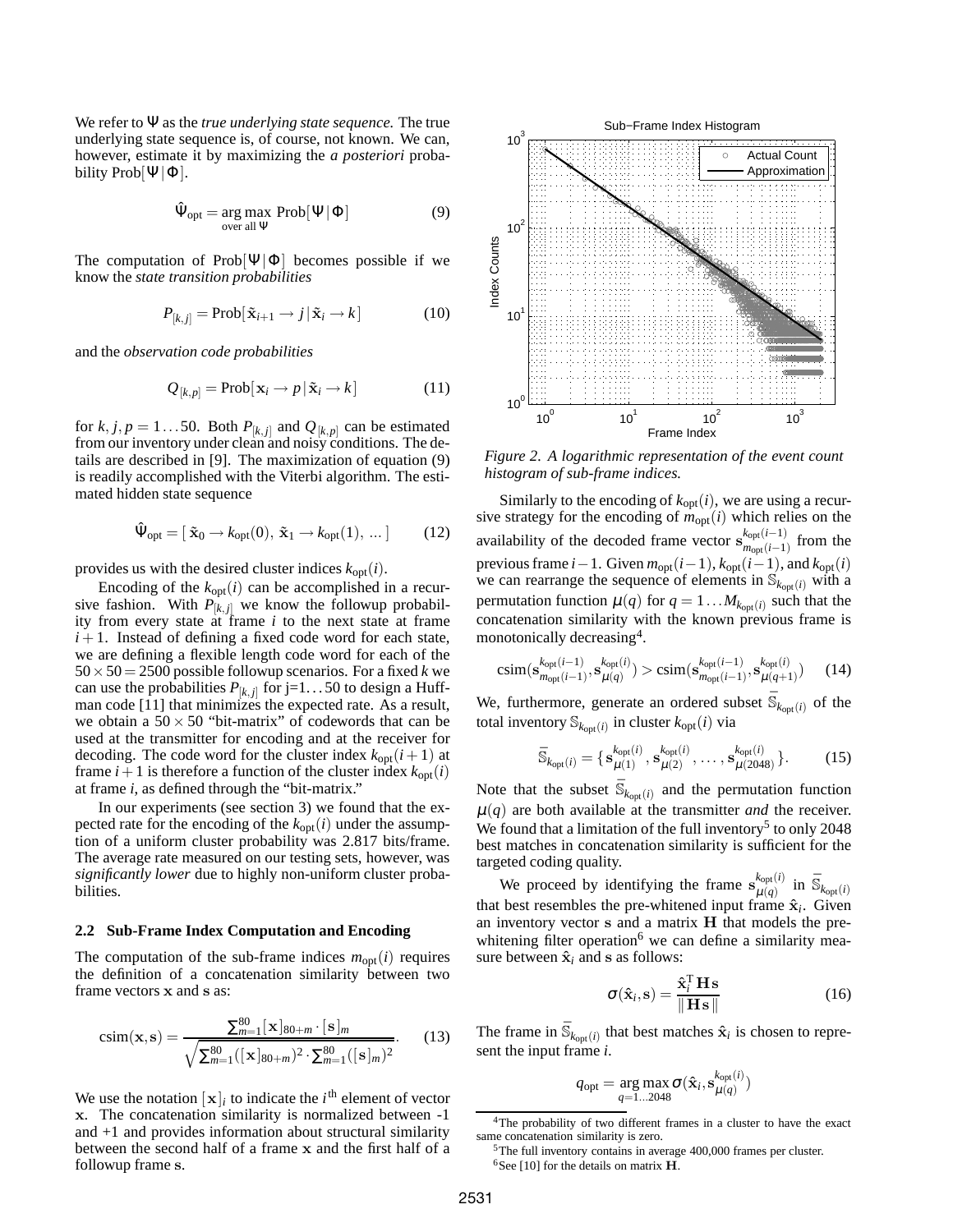The optimal sub-frame index  $m_{opt}(i)$  for frame *i* is then found as  $m_{\text{opt}}(i) = \mu(q_{\text{opt}})$ . Note that we can encode  $m_{\text{opt}}(i)$  indirectly through  $q_{\text{opt}}$ , since  $\mu(q)$  is also available at the receiver. The advantage of encoding  $q_{opt}$  is two fold: (1) we only need to consider a fixed range of  $q_{opt} = 1...2048$ , and (2) the probability mass function (PMF) of  $q_{opt}$  is nonuniform and we can therefore gain further compression via a Huffman code [11].

Figure 2 shows a representation of the event counts (histogram) for *q*opt from our experimental training data (see section 3). It is readily visible that, in the double logarithmic representation chosen for figure 2, the data points fall approximately onto a straight line. The deviation from the line at higher values of *q*opt is explained with the increased variance of the event counts in these areas. An appropriate estimate for a PMF of *q*opt can be accomplished with a weighted leased squares (WLS) fit between a straight line and the event counts in figure 2. We use  $\xi(q_{\text{opt}})$  to indicate the event counts as a function of  $q_{\text{opt}}$ . A logarithmic index vector  $\gamma$  and a logarithmic event count vector  $\chi$  are defined as

$$
\gamma = [\log_{10}(1) \log_{10}(2) \dots \log_{10}(2048)]^{\text{T}} \text{ and } (17)
$$
  

$$
\chi = [\log_{10}(\xi(1)) \log_{10}(\xi(2)) \dots \log_{10}(\xi(2048))]^{\text{T}}
$$

We, furthermore, need a diagonal weight matrix W with an exponentially decaying weight on its main diagonal, i.e.  $[\mathbf{W}]_{kk} = 10^{1-k}$  for  $k = 1...2048$ . Symbol *t* indicates a 2048 dimensional vector in which each element is equal to 1. The slope  $\alpha$  and the offset  $\beta$  of the line are estimated as follows:

$$
\beta = \frac{\chi^{\mathrm{T}} \mathbf{W} \chi \cdot \gamma^{\mathrm{T}} \mathbf{W} \mathbf{1} - \chi^{\mathrm{T}} \mathbf{W} \mathbf{1} \cdot \gamma^{\mathrm{T}} \mathbf{W} \chi}{\iota^{\mathrm{T}} \mathbf{W} \iota \cdot \chi^{\mathrm{T}} \mathbf{W} \chi - (\chi^{\mathrm{T}} \mathbf{W} \iota)^2}
$$
(18)

$$
\alpha = \frac{\gamma^{\mathrm{T}} \mathbf{W} \chi - \chi^{\mathrm{T}} \mathbf{W} \mathbf{1} \cdot \beta}{\chi^{\mathrm{T}} \mathbf{W} \chi}
$$
(19)

From our training data (see section 3) we found  $\alpha = -0.6529$ and  $\beta = 2.8974$ . The probability mass function for the estimated distribution of *q*opt can then be written as

$$
PMF(q_{\text{opt}}) = \lambda 10^{\beta + \alpha \log_{10}(q_{\text{opt}})} \tag{20}
$$

in which  $\lambda$  is an appropriately chosen constant such that  $\sum_{q_{\text{opt}}=1}^{2048}$  PMF( $q_{\text{opt}}$ ) = 1. The PMF of  $q_{\text{opt}}$  can be used to design a Huffman codeword for each *q*opt index.

In our experiments we found that the average rate of 10.357 bits/frame for the encoding of  $m_{opt}(i)$  via the Huffman code was only slightly less than the rate of a corresponding fixed rate scheme at 11 bits/frame (for  $q_{opt} = 1...2048$ ). The rather modest increase in additional compression may not warrant the complexity of encoding and decoding with a Huffman scheme. However, this small rate decrease enabled us to push the average overall rate below 1.5 kbits/sec.

#### **2.3 Gain Computation and Encoding**

The last parameter that needs to be estimated and encoded is the appropriate segment gain  $g_i$ . We choose  $g_i$  such that the frame energy of the scaled inventory frame matches the estimated energy of the underlying clean signal, i.e.  $||g_i \cdot \mathbf{H} \mathbf{s}_{m_{opt}(i)}^{k_{opt}(i)}||^2 = ||\hat{\mathbf{x}}_i||^2 - V^2$  in which  $V^2$  is the expected frame energy of the pre-whitened noise<sup>7</sup>. Coding of  $g_i$  can be

Table I Huffman Code Lengths of Gain Ratio Codes.

| Gain                     | Estimated       | Huffman Code  |
|--------------------------|-----------------|---------------|
| Ratio $\varepsilon_i$    | Probability (%) | Length (bits) |
| 0.25                     | 0.32            | 8             |
| 0.5                      | 1.45            | 5             |
| 0.75                     | 11.66           | 2             |
|                          | 70.75           |               |
| 1.25                     | 11.5            | 3             |
| 1.5                      | 2.49            |               |
| $\overline{\mathcal{L}}$ | 0.88            |               |
| 2.5                      | 0.42            | 8             |
| $\overline{\mathcal{E}}$ | 0.18            | q             |
| 3.5                      | 0.13            | q             |
|                          | 0.23            |               |

accomplished in a recursive fashion by considering the half frame norm  $E'_{(i-1)}$  of the previous frame and the half frame norm  $E''_{(i)}$  of the current frame.

$$
E'_{(i-1)} = \sqrt{\sum_{m=1}^{80} \left( \left[ g_{i-1} \cdot \mathbf{s}_{m_{\text{opt}}(i-1)}^{k_{\text{opt}}(i-1)} \right]_{80+m} \right)^2}
$$
(21)

$$
E_{(i)}'' = \sqrt{\sum_{m=1}^{80} \left( \left[ \mathbf{s}_{m_{\text{opt}}(i)}^{k_{\text{opt}}(i)} \right]_m \right)^2}
$$
 (22)

We define a gain ratio  $\varepsilon_i$  as:

$$
\varepsilon_i = E'_{(i-1)}/(g_i \cdot E''_{(i)}) \tag{23}
$$

The gain ratio can be used as a vehicle to transmit the gain information to the receiver. It is possible to quantize the gain ratio  $\varepsilon_i$  with only 11 quantization levels without much of a loss in perceptual quality of the reconstructed speech at the receiver. A complete list of the  $\varepsilon_i$ -quantization levels employed in our experiments, as well as a probability estimate for each level from our training data is listed in table I. Since the probability distribution for each level is highly nonuniform we can, again, use a Huffman code for the transmission of the  $\varepsilon_i$  information. The lengths of the resulting Huffman codewords for each level are listed in table I as well. At the receiver we reconstruct the targeted frame gain  $g_i$  from the decoded  $\varepsilon_i$  with  $g_i = E'_{(i-1)}/(\varepsilon_i \cdot E''_{(i)})$ .

From our training data we estimated the expected rate of the gain encoding to be at 1.616 bits/frame. The actual average rate observed with our testing data, however, was slightly higher (see section 3).

#### **2.4 Speech Signal Resynthesis**

After decoding the parameters  $k_{opt}(i)$ ,  $m_{opt}(i)$ , and  $g_i$  for frame *i* at the receiver we can begin with the speech signal resynthesis. In a first step we are reconcatenating the segments  $g_i \cdot s_{m_0t(i)}^{k_0t(i)}$  $\frac{M_{\text{opt}}(i)}{m_{\text{opt}}(i)}$  with a simple 50% overlap crossfading procedure. The resulting reconstructed speech signal  $\hat{y}[n]$  exhibits still a significant amount of musical noise. The musical noise is (in part) due to phase discontinuities at the frame transition boundaries. To reduce the amount of musical noise we employ a sinusoidal analysis/resynthesis procedure which gracefully interpolates the phases and frequencies from one

<sup>7</sup>We are assuming that the signal and the noise are approximately orthogonal. We set  $g_i = 0$  if  $V^2 \ge ||\hat{\mathbf{x}}_i||^2$ . See [10] for details.